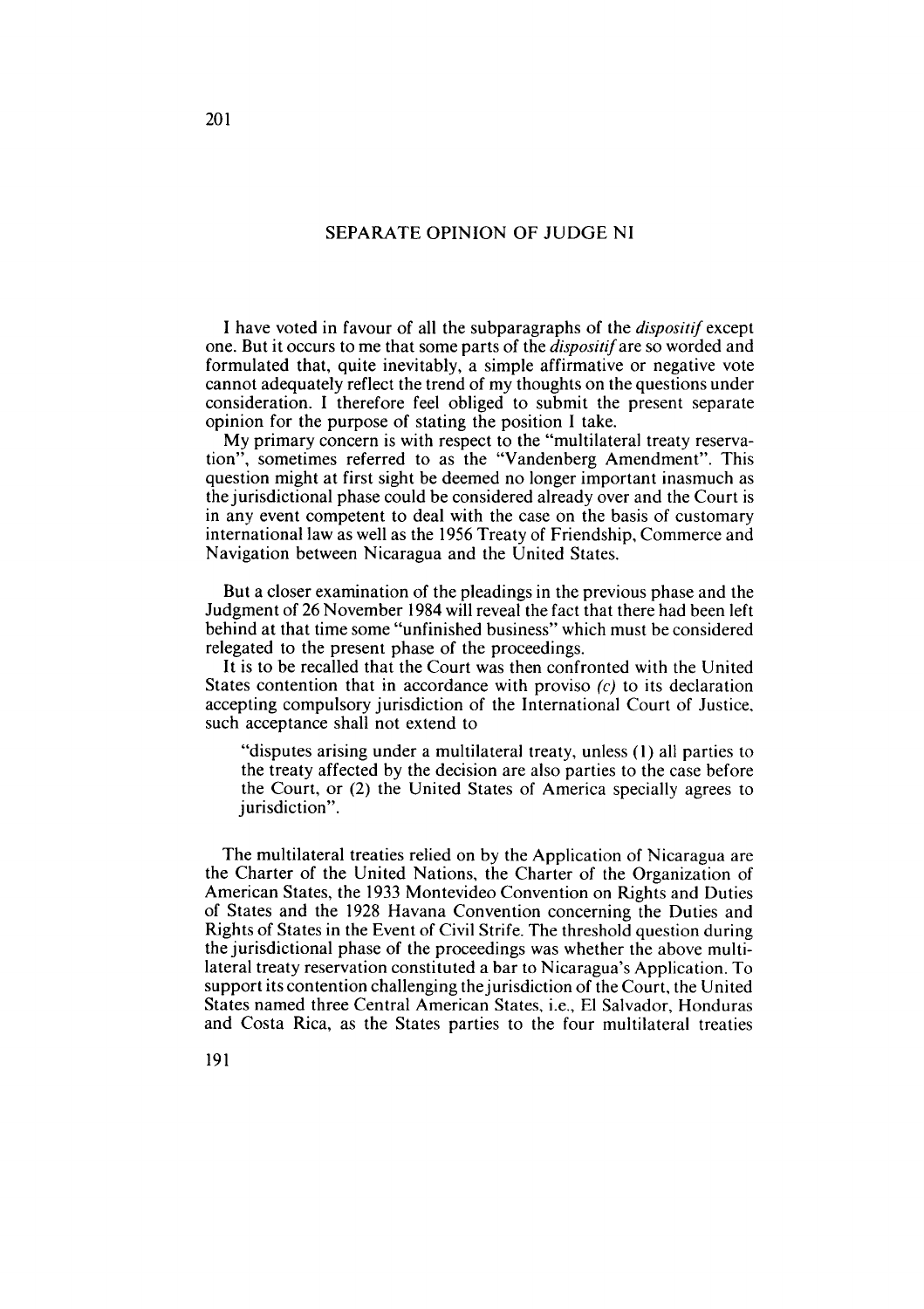mentioned above which would be **affected** by the adjudication of the claims submitted to the Court.

Whether or not these Central American States would be **affected** by the decision of the Court was a matter difficult to decide at the time of the preliminary proceedings when the merits of the case were not being considered. Before the revision of the Rules of Court in 1972, decision on a preliminary objection, such as the present one on jurisdiction, could have been joined to the decision on the merits of the case. This cannot be done in the present instance. The Court therefore stated in paragraph 75 of its 1984 Judgment that : "As for the Court, it is only when the general lines of the judgment to be given become clear that the States 'affected' could be identified." The Court concluded thereupon in paragraph 76 that :

"the Court has no choice but to avail itself of Article 79, paragraph 7, of the present Rules of Court, and declare that the objection based on the multilateral treaty reservation of the United States Declaration of Acceptance does not possess, in the circumstances of the case, an exclusively preliminary character, and that consequently it does not constitute an obstacle for the Court to entertain the proceedings instituted by Nicaragua under the Application of 9 April 1984" *(I.C.J.*  **Reports** 1984, pp. 425-426).

In retrospect, the Court could, in accordance with Article 79, paragraph 7, of the Rules of Court, have ruled on this preliminary objection in one of the three ways provided therein. It could have upheld the objection to its jurisdiction on the ground that, by the wording of the multilateral treaty reservation, i.e., proviso (c) of the United States declaration, the mere possibility of any of the other Central American States being affected by the decision, in one way or the other, was sufficient to defeat Nicaragua's claim of jurisdiction, in so far as allegations of breaches of treaty obligations were concerned. Alternatively, the Court could have rejected the preliminary objection on the ground that any decision to be given by the Court would not affect any of the Central American States and, moreover, according to Article 59 of the Statute, such decision would have no binding force except between the parties and in respect of that particular case, and therefore no third party would be affected thereby. But the Court took the cautious step of postponing a definitive decision on the question and preferred to leave it in abeyance for later consideration. Of course the circumstances of the case provided the Court with the possibility of making such a choice, because Nicaragua's claims did not rely solely on the multilateral treaties but also on customary international law and the bilateral Treaty of 1956, so that the Court was not left to the hasty choice of either throwing out the case at its very inception or accepting the jurisdiction over the treaty-based claims of Nicaragua not without a tinge of precipitation or prejudging.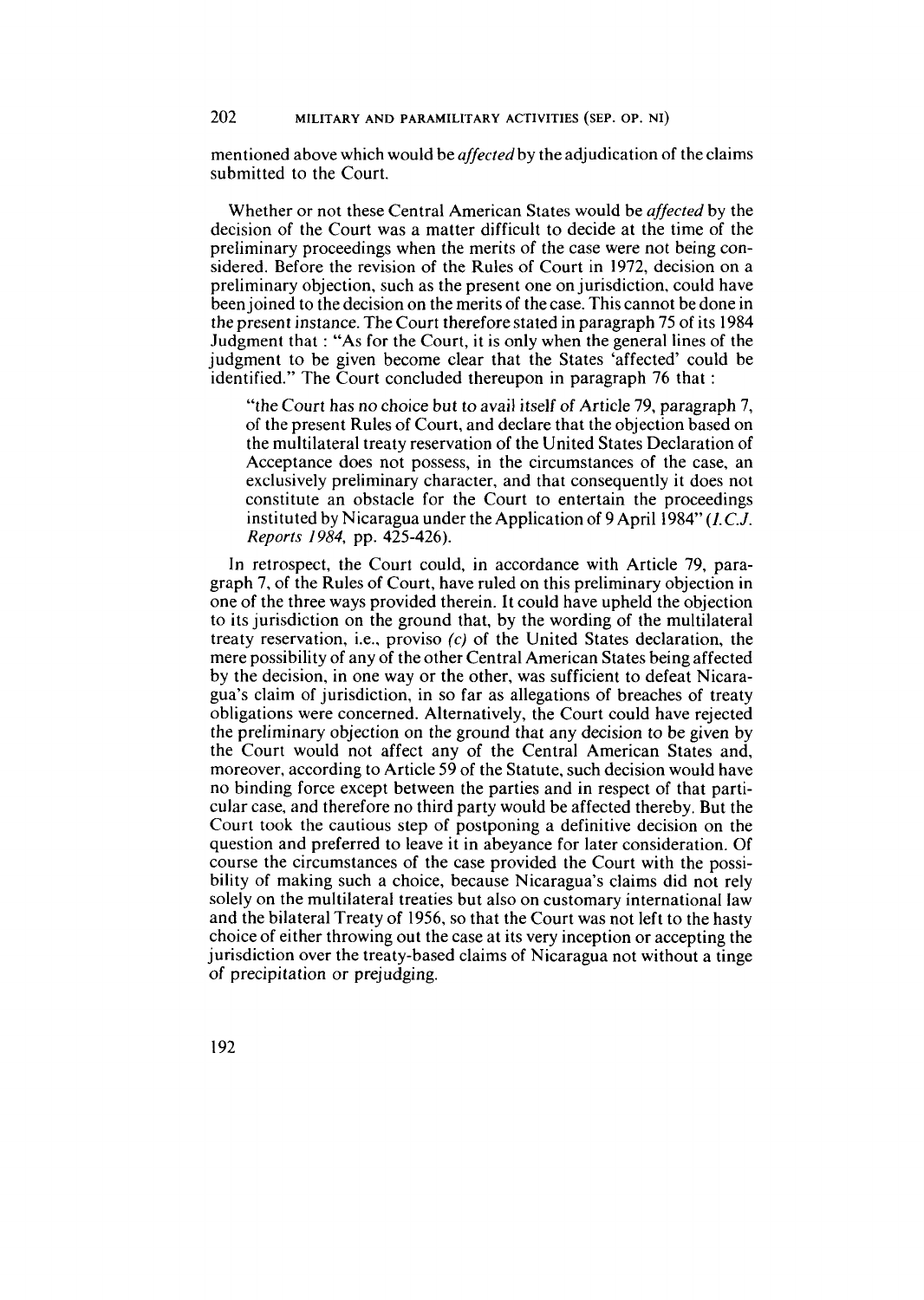Now the case has reached the stage of considering the merits. Should the Court re-examine the question of multilateral treaty reservation ? **1** would prefer to say that the Court should continue to examine the question in order to arrive at a more definitive decision with respect tojurisdiction and also, in consequence of going into the merits of the case, with respect to the question of the applicable law. The United States raised the multilateral treaty reservation as a plea in bar to the Application of Nicaragua. This plea, once admitted, will(1) exclude the Court from exercising jurisdiction in so far as the claims made by Nicaragua are based on the multilateral treaties in question ; and (2) preclude, if jurisdiction attaches on other grounds so that the case is still in the Court for adjudication on the merits, the application of rules of law provided in or derived from such multilateral treaties.

The first point above referred to is quite obvious. The second is relevant only in cases, of which the present case is one, where the Court remains seised with jurisdiction to entertain the proceedings on grounds other than the multilateral treaty or treaties in question. Here a problem of some novelty has taken shape : whether, in a case such as the present one, which is alleged to have arisen under, or is based upon, a multilateral treaty or treaties - this being the very ground for invoking the multilateral treaty reservation –, the Respondent in the case can in the meantime turn round and say that the same multilateral treaty or treaties, the very object of the reservation, should be the applicable law for the solution of the case in dispute. The answer to this is not entirely simple and **I** will return toit later in the opinion.

By the 1984 Judgment, jurisdiction over Nicaragua's claims based on customary international law and the bilateral Treaty of 1956 had been affirmed and the case was ready to enter into the merits phase. However, the question of the applicability of the multilateral treaty reservation remained in abeyance, because it was not then sufficiently clear whether third States parties to the multilateral treaties in question would be affected by the Judgment to be given. A treatment of this question for its final disposa1 at this phase of the proceedings is indispensable for the following reasons :

Firstly, from the procedural point of view, the question had not been, and could not have been, given full treatment in the former proceedings. A conclusion was reached with respect to jurisdiction on grounds other than the multilateral treaties in question. Both the language and the reasoning of the 1984 Judgment do not indicate that an ultimate solution had been attempted.

Secondly, the United States, as the declarant of the instrument accepting jurisdiction of the Court on specific questions, has the right to expect a decision on the question which, though properly belonging to the phase on preliminary objection, can only be appropriately determined when the merits are examined in the present proceedings.

Thirdly, despite its absence from the current proceedings, the United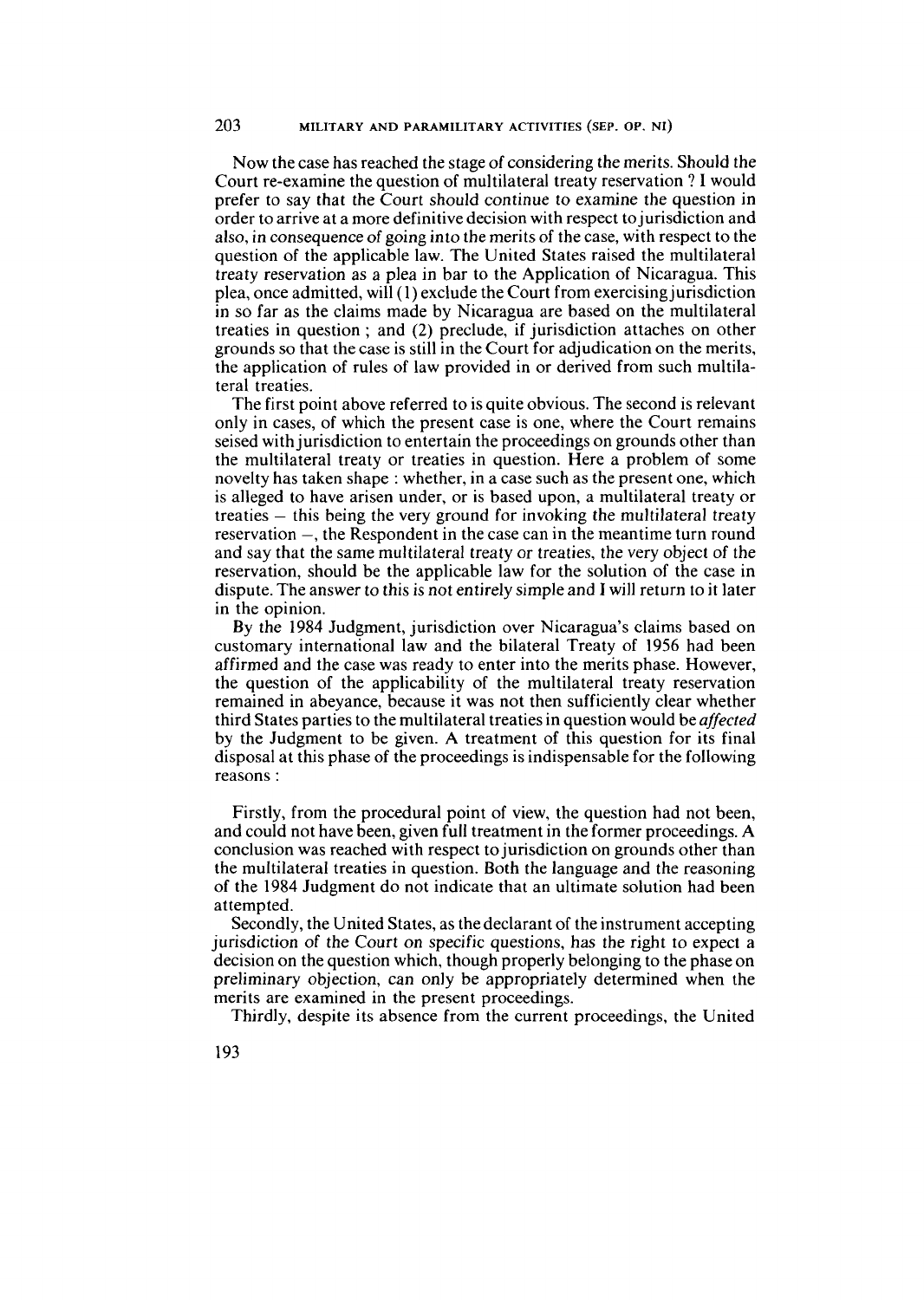States challenge to the jurisdiction of the Court on the ground of the multilateral treaty reservation remains an objection which cannot be ignored or overridden by the acceptance of jurisdiction on grounds other than the multilateral treaties in question. Failure to make a definitive pronouncement on the objection raised by the absent Party will not be in consonance with Article 53, paragraph 2, which makes specific mention of jurisdiction.

Finally, any determination on the multilateral treaty reservation is intimately linked to the question of what rules of law are to be applied. Should the Court decide that the multilateral treaty reservation contained in the United States declaration constitutes a valid objection to the Court's jurisdiction, then only rules of customary international law and the provisions of the bilateral Treaty of 1956 will be applicable to determine Nicaragua's allegations of breaches of obligations by the United States. The multilateral treaty reservation, once admitted, carries with it not only exclusion of the Court's jurisdiction but also, as a corollary thereof, the non-applicability of the rules of law which are provided in or derived from the multilateral treaties in question, *i.e.*, what can be called multilateral treaty law. If, on the contrary, the Court should decide that the multilateral treaty reservation in the United States declaration does not constitute a valid objection to the Court's jurisdiction. the application of multilateral treaty law will be of course unquestioned and the plea in bar against the Court's jurisdiction is thereby disposed of with finality.

In considering the merits of the case, the Court would be at liberty to examine more fully the relevant facts in order to determine with more precision whether any thrd State or States might be *affected* by the Judgment to be given. According to the United States,

"El Salvador, Honduras and Costa Rica have each sought outside assistance, principally from the United States, in their self-defense against Nicaragua's aggression . . . the United States has responded to these requests." (United States Counter-Memorial, para. 202.)

While admitting provision of economic and military assistance to El Salvador, the United States contended that it was exercising the inherent right of individual and collective self-defence under Article 51 of the United Nations Charter. El Salvador for its part has filed, pursuant to Article 62, paragraph 1, of the Court's Statute, a Declaration of Intervention which the Court had found to be premature (I.C.J. *Reports* 1984, pp. 215-  $217$ .

Under the given circumstances, should the Court find that the facts of the case do not justify the United States claim of collective self-defence, then El Salvador's claim of individual self-defence would also be in question. On the other hand, if the Court should find the United States claim of collective self-defence to be well founded, it would also reflect on the justification of El Salvador's claim of its right of individual self-defence. In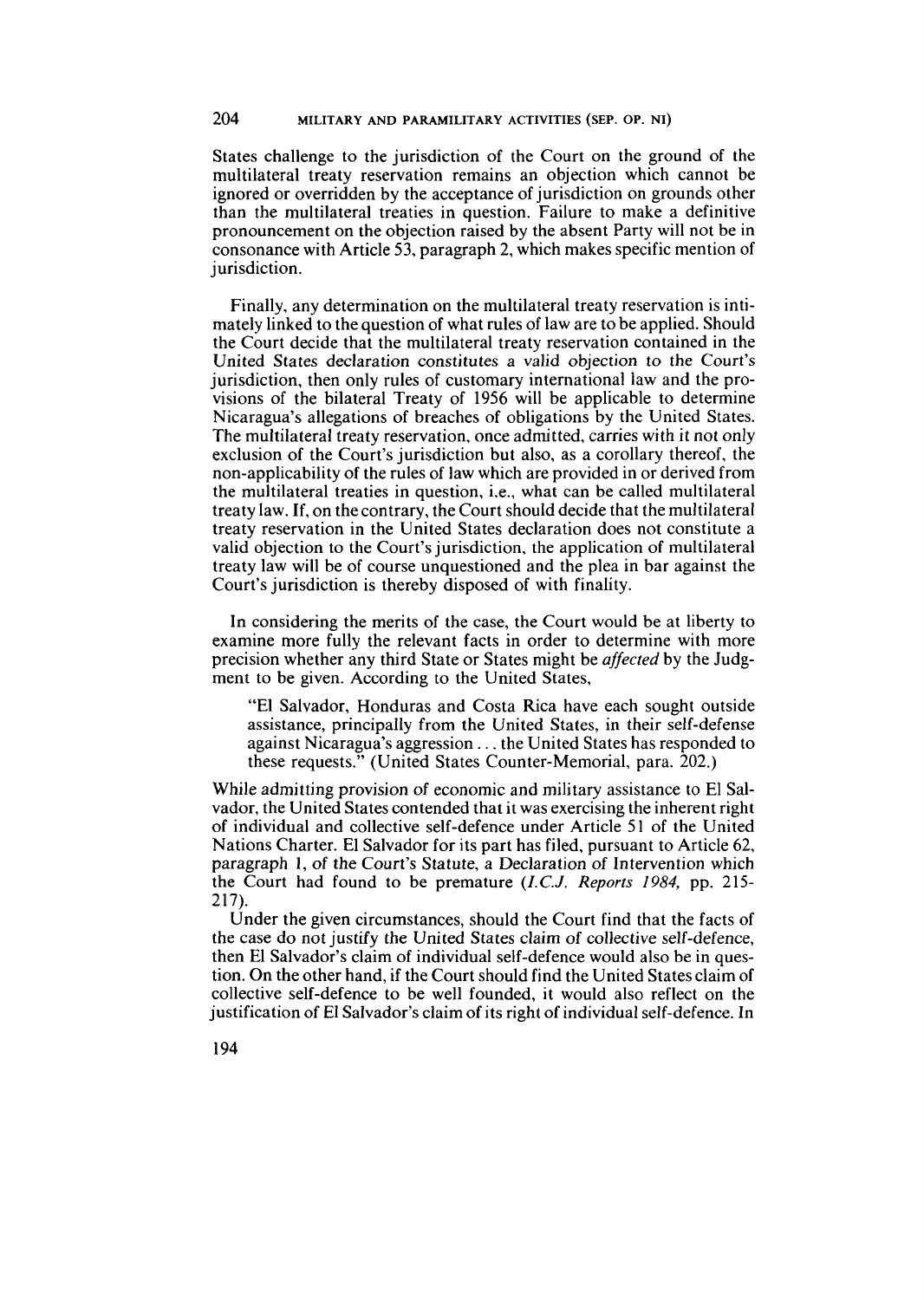one way or the other, El Salvador, to single it out as an example of a third State involved without mentioning any other, cannot be held to be unaffected, though not bound by the Judgment to be given. It is difficult to imagine that the Court, in making such determination, can either justify or deny the United States contention without reference to the position of El Salvador either in express language or by implication. This will give rise to a kind of situation that, while the United States is bound by the Judgment to be given, a third State thus linked thereto remains technically beyond the reach of the res judicata. Thus it might be said that, under normal circumstances, the multilateral treaty reservation raised by the United States, in so far as jurisdiction based on multilateral treaties is concerned, merits consideration. However, the matter does not end there.

As has been said before, admission of a reservation like the present one precludes, if jurisdiction still attaches on other grounds, the application of multilateral treaty law, and thus only customary international law and rules of law provided in or derived from the bilateral Treaty of 1956 will apply to determine the merits of the claims made by Nicaragua in the Court against the United States. However, it is to be noticed that the United States, while relying on the multilateral treaty reservation to challenge the exercise of jurisdiction by the Court, has at the same time, both within and outside the proceedings in the Court, persistently invoked the United Nations Charter, the main source of multilateral treaty law applicable to the case before the Court, in order to justify its actions vis-à-vis Nicaragua.

In an address before the American Society of International Law on 12 April 1984, three days after the filing of the Nicaraguan Application in this Court, the United States Permanent Representative to the United Nations spoke for the first time of the right of individual and collective self-defence under Article 51 of the United Nations Charter. It was stated that :

"This prohibition on the use of force was never intended to stand on its own, but, as everyone here knows, **1** am certain, was to be seen in the context of the entire Charter. In particular, as stated in Article 51, it was not intended to 'impair the inherent right of individual or collective self-defense if an armed attack occurs against a member of the United Nations, until the Security Council has taken measures necessary to maintain international peace and security'." (Nicaraguan Memorial, Ann. C, Attachment 11-4.)

It is also to be recalled that, after the Judgment of 26 November 1984 on jurisdiction and the admissibility of Nicaragua's Application was given, the United States repeated, in its statement of 18 January 1985, the claim of the right of collective self-defence under the United Nations Charter (International Legal Materials, 1985, No. 1, p. 246).

Such references **to** the right of individual and collective self-defence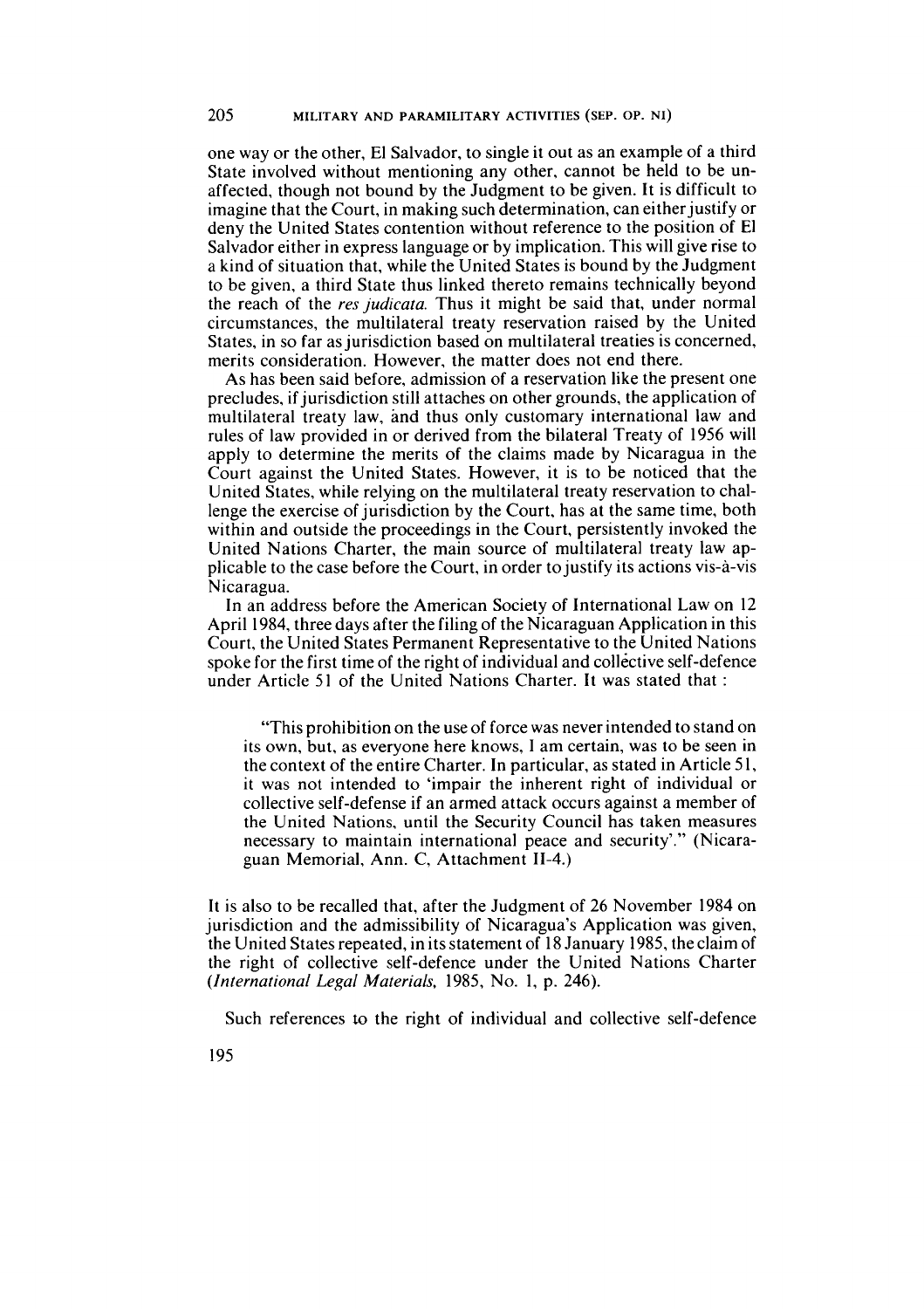under Article *5* 1 of the United Nations Charter were made by counsel for the United States in theoral proceedings on interim measures of protection in April 1984 as well as in the phase on jurisdiction and admissibility in October of the same year (hearings of 27 April 1984 and 16 October 1984). For instance, counsel for the United States stated to the Court that :

"Nicaragua's Application and request improperly call upon this Court in the circumstances of this case to make judgments and to impose measures potentially impairing the inherent right of States to individual and collective self-defence under Article 51 of the United Nations Charter" (hearing of 27 April 1984, morning).

At another instance, counsel for the United States stated with such gravity as to say :

"the right to engage in individual or collective self-defence recognized by Article 51 of the Charter is absolute, may not be impaired by this Court or any other organization of the United Nations.. ." (hearingof 16 October 1984, morning).

In the written proceedings in the phase on jurisdiction and admissibility, the Counter-Memorial submitted by the United States on 17 August 1984 contained numerous passages in explanation of its position. It stated categorically that :

"Under Article 51 of the Charter of the United Nations, El Salvador has an inherent right of self-defense against such armed attacks and a right to request that the United States provide it with assistance in resisting such attacks. The United States presently does provide economic and military assistance to El Salvador . . ." (United States Counter-Memorial. para. 290.)

Under the caption "The Various Multilateral Treaties on which Nicaragua Bases its Claims Are the Applicable Law Among Nicaragua, the United States, and the Other Central American States", the United States claimed that :

"Nicaragua, the United States, and the other four Central American States are al1 parties to each of the four multilateral treaties on which Nicaragua bases its claims, most notably the Charters of the United Nations and the Organization of American States. Regardless of the status of the Charter of the United Nations as customary and general international law, those treaties constitute the **/ex** *interpartes,*  and Nicaragua's claims cannot be adjudicated by referring to some other, unagreed sources of law." (United States Counter-Memorial, para. 320.)

The Counter-Memorial went on at great length to argue that the provisions of the United Nations Charter relevant to the present case "sub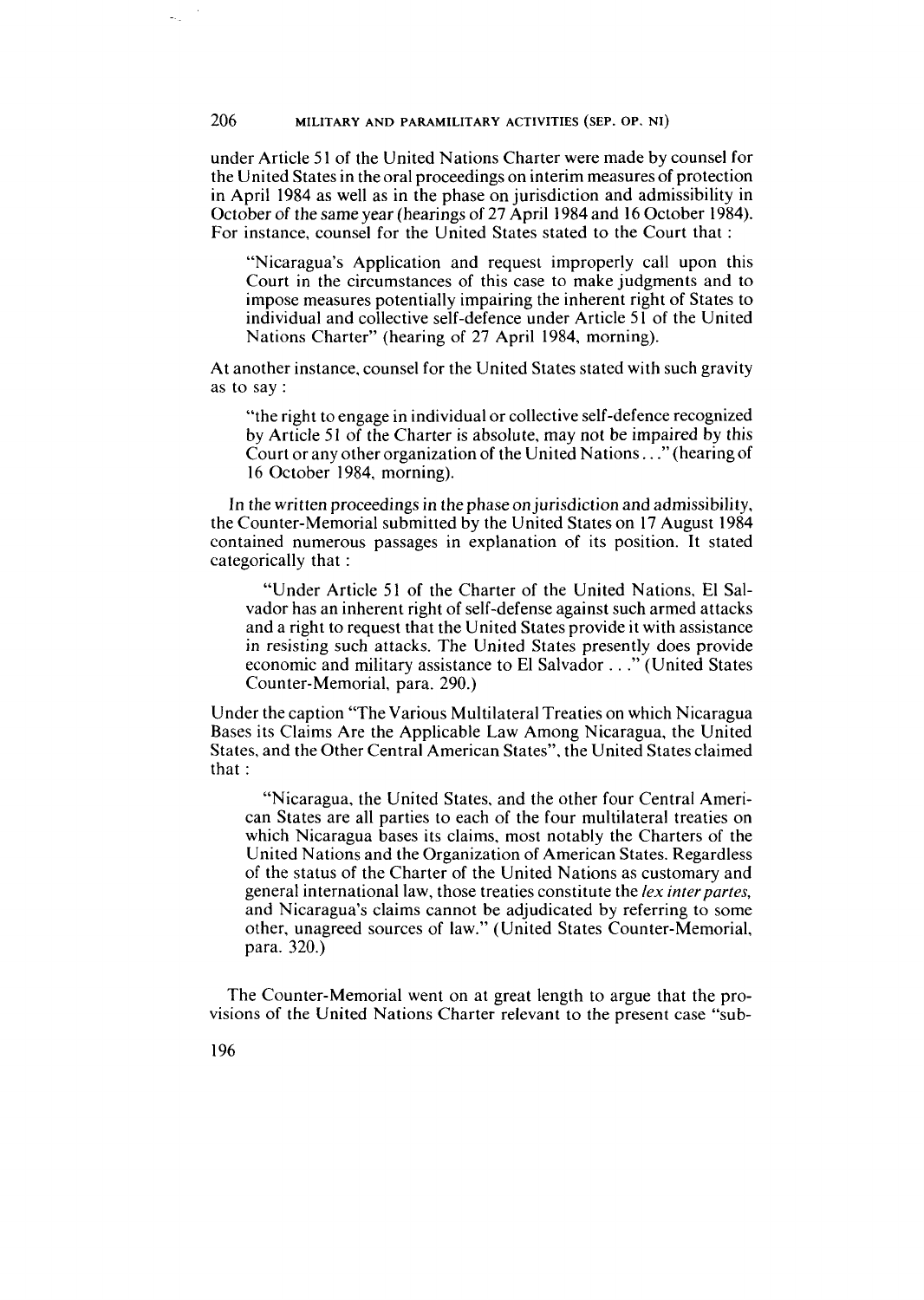sume" and "supervene" related principles of customary international law (paras. 313-319). It stressed in one of its concluding paragraphs that

"It is well-settled that the right of individual or collective selfdefense is an inherent right of States. The special and extraordinary nature of the right of individual or collective self-deferise is explicitly recognized in the prescription of Article 51 that 'nothing in the present Charter shall impair' that right." (Para. 516.)

Various arguments were advanced by the United States to equate the Charter provisions with customary international law relevant to the present case (United States Counter-Memorial. paras. 3 13-322). for the purpose of showing that, since the multilateral treaty reservation. once admitted. bars application of treaty law. it will likewise bar the application of customary international law because the latter has been subsumed or supervened by the former.

However. it is certain that when principles of customary international law are incorporated into a multilateral treaty like the United Nations Charter. these principles of customary international law do not thereby become extinct. The same principles continue to be operative and binding on States. sometimes alongside or in conjunction with treaty law. in their international relations with one another. Article 38. paragraph 1, of the Statute enumerates, as applicable by the Court, the various sources of international law which. in the course of application, usually support. rather than preclude, each other. But it would be inconceivable that application of one should exclude that of any other.

The Judgment of 26 November 1984 clearly stated :

"The Court cannot dismiss the claims of Nicaragua under principles of customary and general international law, simply because such principles have been enshrined in the texts of the conventions relied upon by Nicaragua. The fact that these above-mentioned principles, recognized as such, have been codified or embodied in multilateral conventions does not mean that they cease to exist and to apply as principles of customary law, even as regards countries that are parties to such conventions." *(I.C.J. Reports* 1984, p. 424. para. 73.)

What is left of the above-mentioned arguments is that the United States is unreservedly committed to the position of accepting the multilateral treaties, the United Nations Charter in particular, as the applicable law for the settlement of the present dispute. This is clearly in contradiction to the stand it took in respect of the multilateral treaty reservation in challenging the exercise of jurisdiction over the dispute by the Court.

What is more. not only did the United States hold firm on the application of multilateral treaty law, but Nicaragua also, for its part, responded to the United States contention based on Article 51 of the United Nations Charter by arguing that the factual allegations made against Nicaragua by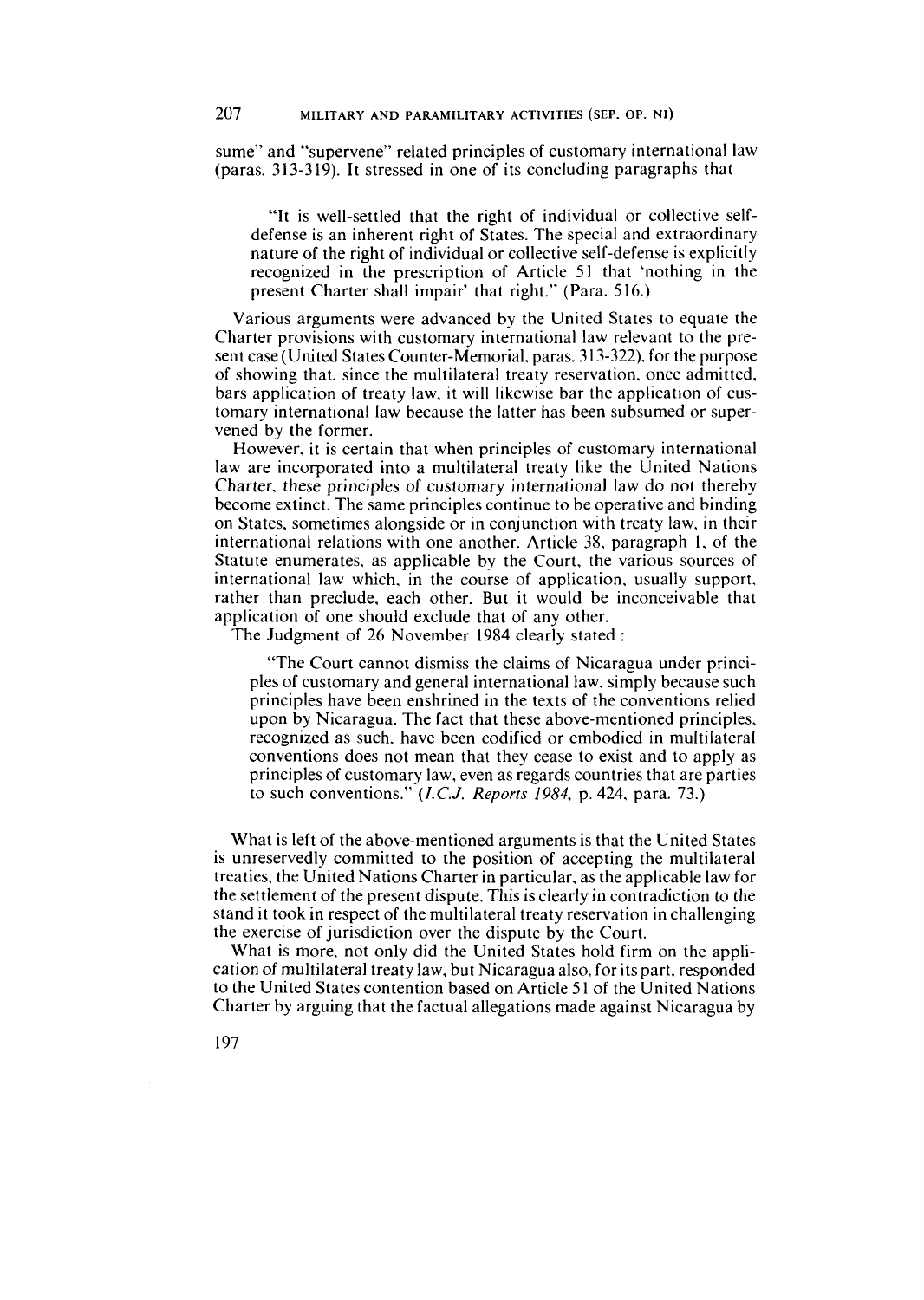the United States fell short of an "armed attack" within the meaning of the aforesaid Article and that the United States had not fulfilled the condition of immediately reporting to the Security Council as required by that Article. Counsel for Nicaragua stated, for instance, the following :

"Article 5 1 recognizes 'the inherent right of individual or collective self-defence if an armed attack occurs against a member of the United Nations'. The critical words are 'if an armed attack occurs'. They delimit the scope of the exception." (Hearing of 25 April 1984, morning).

"Article 51 provides that measures taken by members in the exercise of this right of self-defence shall be immediately reported to the Security Council. Neither the United States nor El Salvador has ever made such a report to the Security Council." *(Ibid)* 

It can be plainly seen that the two Parties have in fact already joined issue not merely on the *applicabilify,* but also on the *substance,* of a specific provision in the multilateral treaty. They hold different views which, however, stem from the same source, Article 51 of the United Nations Charter. It is left to the Court to decide, on the basis of such multilateral treaty, whether the actions of the United States can bejustified. Although such exchanges did not occur in the present phase of the proceedings, the like-minded logic of the Parties to rely on multilateral treaty law as the applicable law for the solution of the case in dispute should not be negatived by the mere fact that such exchanges were made at an earlier stage. No procedural formalism will in al1 seriousness disregard the Parties' shared positive attitude towards the application of the rules of law flowing from instruments of global or regional recognition. The United States itself has quoted authorities to show that it is only when there are no provisions of a treaty applicable to a situation that international customary law is, next in hierarchical order, properly resorted to and that these conclusions are virtually axiomatic (United States Counter-Memorial, para. 321). If it can be taken that Members of the United Nations may "opt out" of the Organization's Charter by way of invoking a multilateral treaty reservation, why cannot they "opt in" by joining issue on the merits of such multilateral treaty ?

It is to be pointed out that claims based on a treaty do not only owe their creation and existence to the treaty. They are also to be regulated by the treaty in question. It can hardly be imagined that claims are based on a treaty but not regulated by it. It is owing to the possibility of affecting a third party or parties by the application of multilateral treaty law, that the Court is asked to refrain from exercising jurisdiction in a case such as the present. Therefore, where the Court refrains from exercising jurisdiction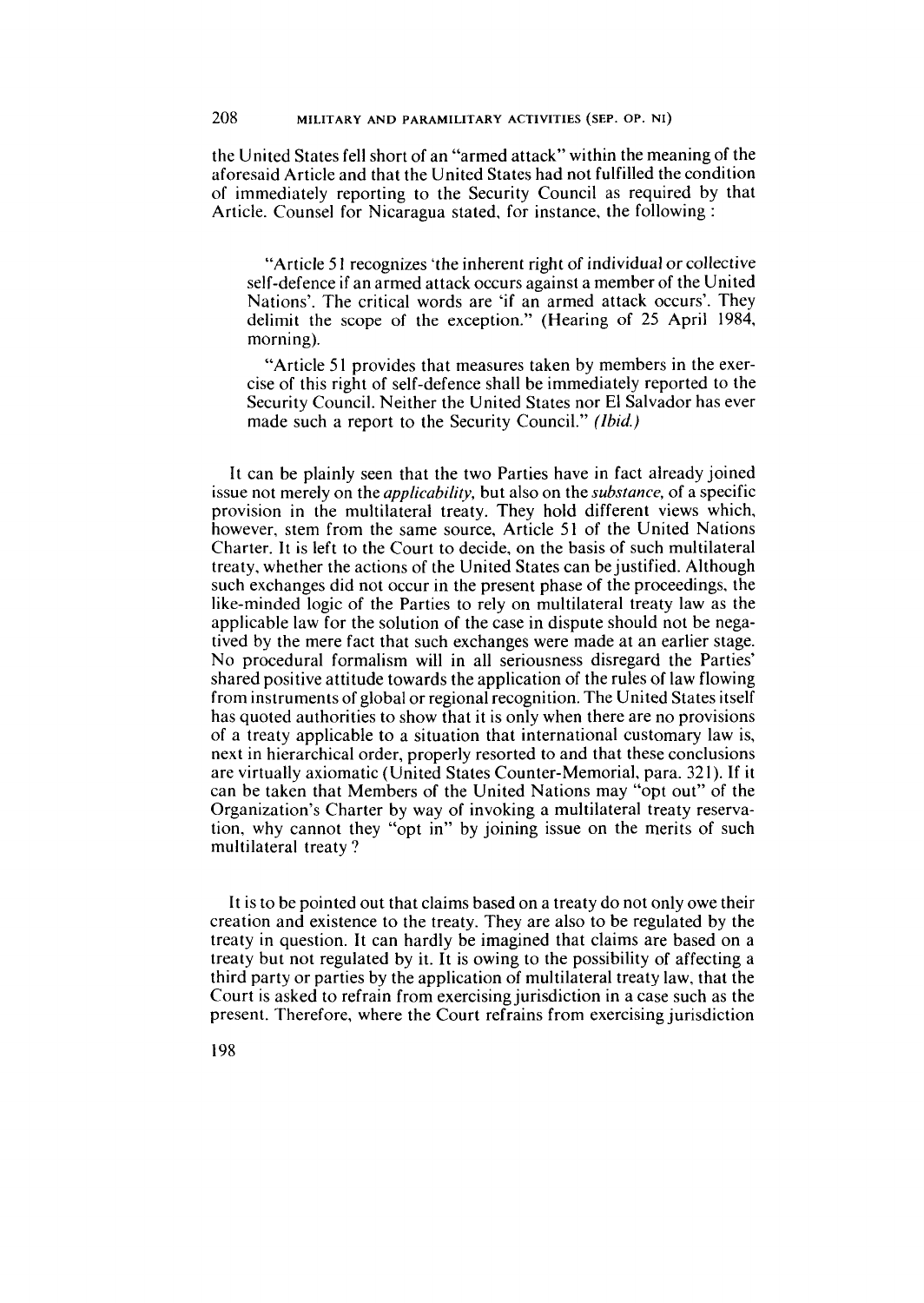because of the multilateral treaty reservation, it will be precluded from applying multilateral treaty law. Conversely, if the Court does exercise jurisdiction notwithstanding the multilateral treaty reservation, it logically follows that the multilateral treaty law, which regulates the mutual rights and obligations of the parties, will be applied for the settlement of the dispute before the Court.

The multilateral treaty reservation of the United States, though procedurally linked tojurisdiction, is in substance related to the regulation of the rights and obligations of the Parties. The United States cannot claim that the multilateral treaty reservation concerns only the jurisdiction of the Court and is without relation to the question of the applicable law. These two aspects are intimately related and cannot contradict each other, if the reservation is to have any meaning at all. However, the United States, while invoking the multilateral treaty reservation, had at al1 times declared its unconditional reliance on the United Nations Charter, which is a multilateral treaty, and had at no time made any intimation that such attitude was without prejudice to its position on the reservation with respect to jurisdiction. In fact, it could not have maintained such a self-conflicting stand.

Throughout the proceedings prior to its withdrawal from participation, the United States had persistently relied on multilateral treaties, the United Nations Charter in particular, not merely for the purpose of convincing the Court, as suggested in paragraph 46 of the Judgment, that the present dispute was one "arising under" those treaties and hence excluded from jurisdiction by the United States multilateral treaty reservation, but to fortify its claim of justification for its actions vis-à-vis Nicaragua on the basis of Article 51 of the United Nations Charter, which constitutes the mainstay of its affirmative defence in the present case. Although the United States chose not to participate in the proceedings on the merits, it did clearly state the bases of its arguments against Nicaragua's Application during the phase on jurisdiction and admissibility. In this sense, the question of applicable law is considered by the United States as essential and central to its defence.

Since lack of jurisdiction, if the multilateral treaty reservation is effective, will presuppose non-application of multilateral treaty law, insistence on applying multilateral treaty law can only be taken as abandonment of the position on the multilateral treaty resemation. In view of the attitude shared by both Parties towards the question of the applicable law, and in deference to the paramountcy of the United Nations Charter, it is submitted that the United States should be considered as having waived its objection based upon the multilateral treaty reservation which concerns both the jurisdiction of the Court and the application of law. The attitude of the United States as described above warrants a conclusion of such waiver, which alone is compatible with its own stance of strong adherence to the United Nations Charter, as well as the other multilateral treaties. It is to be recalled that the United States once emphasized : "those treaties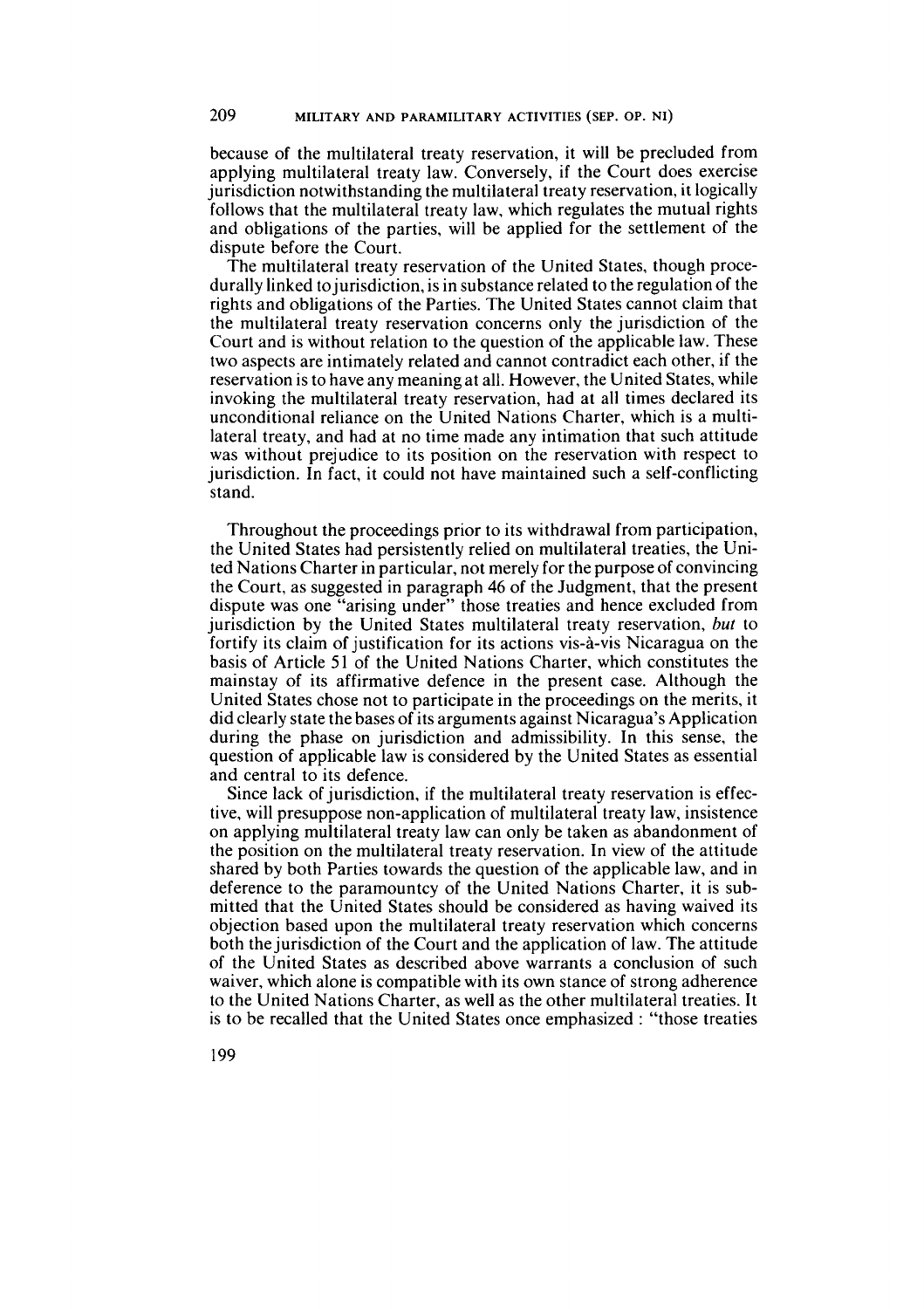constitute the *lex inter partes,* and Nicaragua's claims cannot be adjudicated by referring to some other, unagreed sources of law" (United States Counter-Memorial, para. 320).

According to the Judgment of 26 November 1984, the Court has jurisdiction to adjudicate Nicaragua's claims based on customary international law and the bilateral Treaty of 1956. What remains to be decided in the merits phase on the question of the multilateral treaty reservation is whether or not the Court is also competent to entertain the proceedings with respect to Nicaragua's claims based on multilateral treaties and, as a corollary thereof, what law will be the applicable law. Since the question of the applicable law cannot be treated independently of the multilateral treaty reservation, the unequivocal attitude maintained by the United States with respect to the applicable law can only be taken as waiver of the multilateral treaty reservation. The assumption of waiver does not alter the position of the Court, which has already entertained jurisdiction over the present proceedings. Such being the case, while the Court remains seised of the case as before, the rights and obligations of the Parties are subject to both the multilateral treaty law and the related principles of customary international law as well as rules derived from the bilateral Treaty of 1956.

There is no legal barrier to prevent the United States from giving effect to the waiver, since, according to the text df the multilateral treaty reservation, the United States can always specially agree to jurisdiction. It is also to be noted that Nicaragua has not complained in the Court of any third State or States. It did not question the right of El Salvador to receive from the United States assistance, military or otherwise (Nicaraguan Memorial, para. 193). The Court has likewise made clear in its 1984 Judgment on jurisdiction and admissibility of Nicaragua's Application that "the rights of no other State may be adjudicated in these proceedings" (I.C.J. *Reports* 1984, p. 436, para. 98). Whether or not they will be affected in any manner by the decision to be given, it might be appropriate to refer to Article 59 of the Statute, which provides that a decision will have no binding force except between the parties and in respect of the particular case. In fact, on the question whether or not Nicaragua has acted in such a way as to amount to resort to the threat or use of force against its neighbours, the Court in the present Judgment considers the evidence to be insufficient or inconclusive. Consequently no third party would be in al1 certainty affected thereby.

Before concluding, it may be said that the treatment of the multilateral treaty reservation invoked by the United States has followed a zigzag path for which a careful mapping would be necessary. Failure to do so will confound the issues resulting in contradictions and inconsistencies, as can be demonstrated by the conflict between the United States stand in respect of jurisdiction and its stand in respect of the applicable law. They need to be re-aligned and given comprehensive appraisal in accordance with logic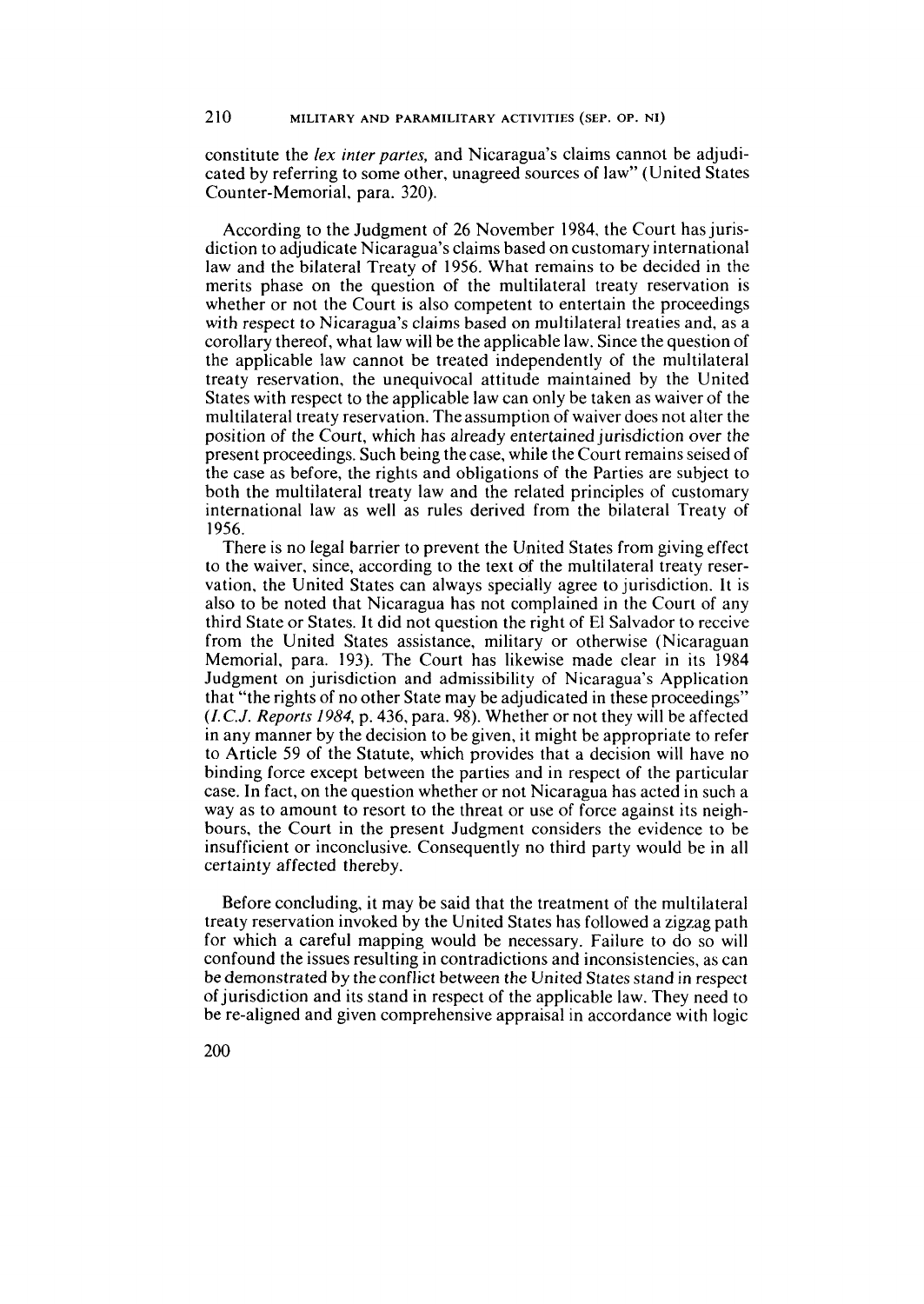and good sense. For the foregoing reasons, **1** regret that **1** cannot cast an affirmative vote for subparagraph (1) of paragraph 292 in the operative part of the Judgment, which finds the multilateral treaties invoked by Nicaragua as not applicable because of the multilateral treaty reservation of the United States. As to the other subparagraphs in which customary international law and provisions of the Treaty of Friendship, Commerce and Navigation signed on 21 January 1956 are taken as bases, 1 have voted in favour on the understanding that relevant rules of the multilateral treaty law are, where appropriate, not precluded from being applied as bases in support of the findings.

(Signed) NI Zhengyu.